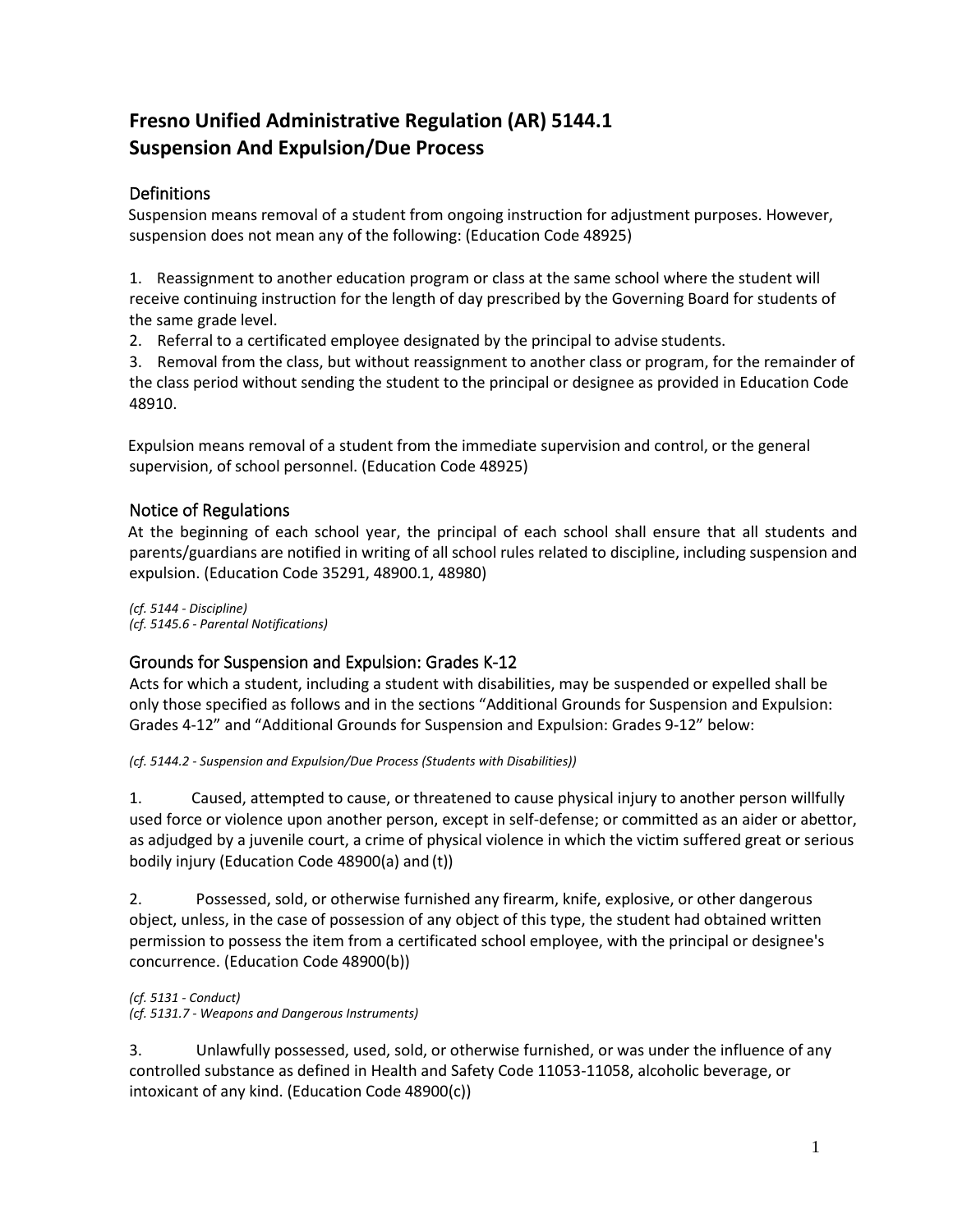#### *(cf. 3513.4 – Drug and Alcohol Free Schools) (cf. 5131.6 - Alcohol and Other Drugs)*

4. Unlawfully offered, arranged, or negotiated to sell any controlled substance as defined in Health and Safety Code 11053-11058, alcoholic beverage, or intoxicant of any kind, and then sold, delivered or otherwise furnished to any person another liquid, substance or material and represented same as such controlled substance, alcohol beverage or intoxicant. (Education Code 48900(d))

5. Committed or attempted to commit robbery or extortion. (Education Code 48900(e))

6. Caused or attempted to cause damage to school property or private property. (Education Code 48900(f))

7. Stole or attempted to steal school property or private property. (Education Code 48900(g))

8. Possessed or used tobacco or products containing tobacco or nicotine products, including but not limited to cigars, cigarettes, miniature cigars, clove cigarettes, smokeless tobacco, snuff, chew packets and betel, except that this restriction shall not prohibit a student from using or possessing their own prescription products (Education Code 48900(h))

#### *(cf. 5131.62 - Tobacco)*

9. Committed an obscene act or engaged in habitual profanity or vulgarity (Education Code 48900(i))

10. Unlawfully possessed, offered, arranged, or negotiated to sell any drug paraphernalia, as defined in Health and Safety Code 11014.5. (Education Code 48900(j))

11. Knowingly received stolen school property or private property. (Education Code 48900(l))

12. Possessed an imitation firearm (Education Code 48900(m))

Imitation firearm means a replica of a firearm that is so substantially similar in physical properties to an existing firearm as to lead a reasonable person to conclude that the replica is a firearm. (Education Code 48900(m))

13. Committed or attempted to commit a sexual assault as defined in Penal Code 261, 266c, 286, 288, 288a or 289, or committed a sexual battery as defined in Penal Code 243.4. (Education Code 48900(n))

14. Harassed, threatened, or intimidated a student who is a complaining witness or witness in a school disciplinary proceeding for the purpose of preventing that student from being a witness and/or retaliating against that student for being a witness. (Education Code 48900(o))

15. Unlawfully offered, arranged to sell, negotiated to sell, or sold the prescription drug Soma. (Education Code 48900(p))

16. Engaged in, or attempted to engage in, hazing (Education Code 48900(q))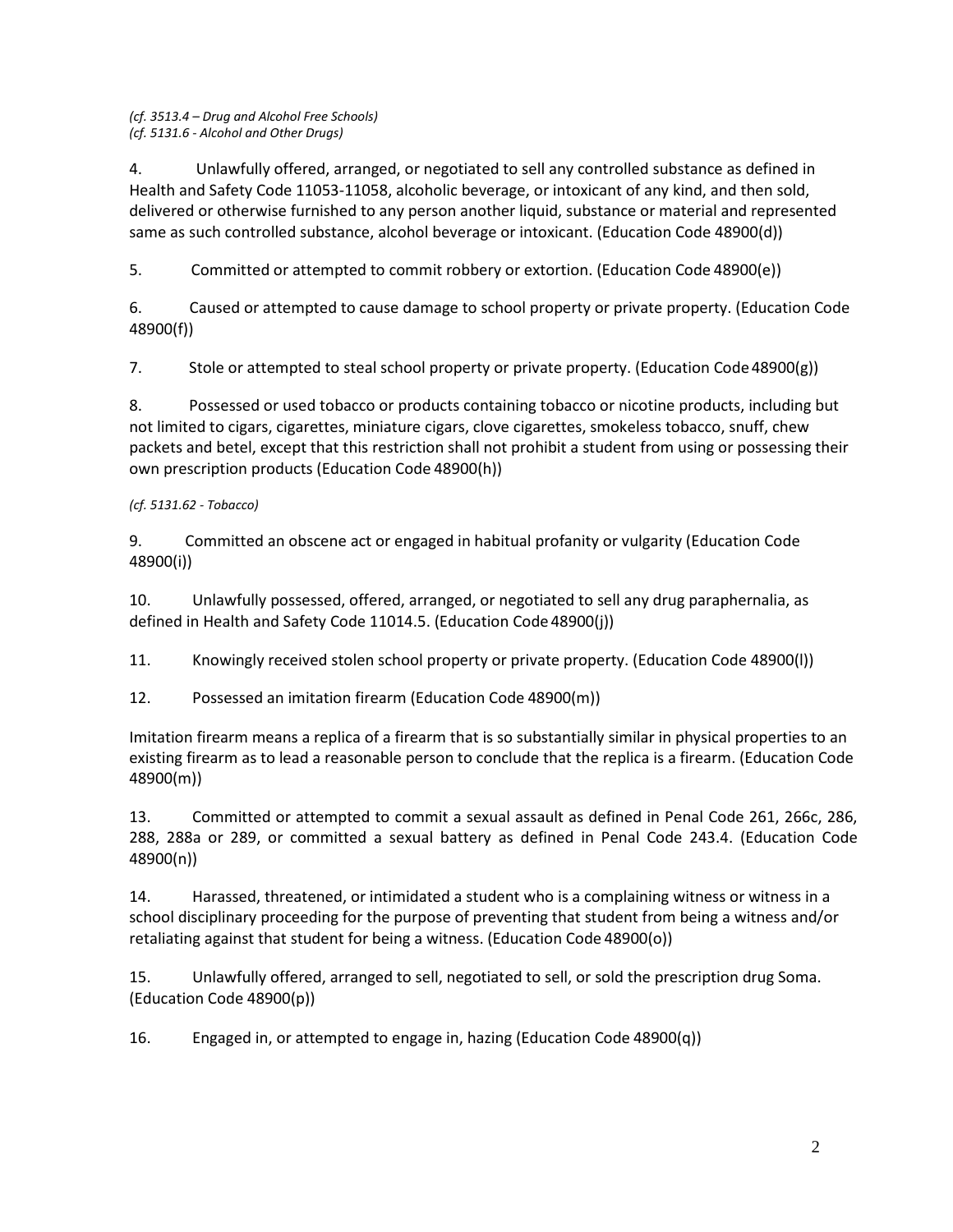Hazing means a method of initiation or pre-initiation into a student organization or body, whether or not the organization or body is officially recognized by an educational institution, which is likely to cause serious bodily injury or personal degradation or disgrace resulting in physical or mental harm to a former, current, or prospective student. Hazing does not include athletic events or school-sanctioned events. (Education Code 48900(q))

### 17. Engaged in an act of bullying (Education Code 48900(r))

Bullying means any severe or pervasive physical or verbal act or conduct, including communications made in writing or by means of an electronic act, directed toward one or more students that has or can reasonably be predicted to have the effect of placing a reasonable student in fear of harm to self or their property; cause the student to experience a substantially detrimental effect on their physical or mental health; or cause the student to experience substantial interferences with their academic performance or ability to participate in or benefit from the services, activities, or privileges provided by a school. (Education Code 48900(r))

Bullying includes any act of sexual harassment, hate violence, or harassment, threat, or intimidation, as defined in Education Code 48900.2, 48900.3, or 48900.4 and below in the section "Additional Grounds for Suspension and Expulsion: Grades 4-12," that has any of the effects described above on a reasonable student.

Bullying also includes an act of cyber sexual bullying by a student through the dissemination of, or the solicitation or incitement to disseminate, a photograph or other visual recording that depicts a nude, semi-nude, or sexually explicit photograph or other visual recording of an identifiable minor, when such dissemination is to another student or to school personnel by means of an electronic act and has or can be reasonably predicted to have one or more of the effects of bullying described above. Cyber sexual bullying does not include a depiction, portrayal, or image that has any serious literary, artistic, educational, political, or scientific value or that involves athletic events or school-sanctioned activities.

Electronic act means the creation or transmission originated on or off the school site by means of an electronic device, including, but not limited to, a telephone, wireless telephone, or other wireless communication device, computer, or pager, of a communication including, but not limited to: (Education Code 48900(r))

a. A message, text, sound, video, or image

b. A post on a social network Internet web site, including, but not limited to, posting to or creating a burn page or creating a credible impersonation or false profile for the purpose of causing a reasonable student any of the effects of bullying described above.

Reasonable student means a student, including, but not limited to, a student who has been identified as a student with a disability, who exercises average care, skill, and judgment in conduct for a person of the student's age, and disability. (Education Code 48900(r))

*(cf. 1114 - District-Sponsored Social Media)*

*(cf. 5131.2 - Bullying)*

*(cf. 6163.4 - Student Use of Technology)*

*(cf. 6164.4 - Identification and Evaluation of Individuals for Special Education)* 

*(cf. 6164.6 - Identification and Education under Section 504)*

18. Aided or abetted the infliction or attempted infliction of physical injury on another person, as defined in Penal Code 31 (Education Code 48900(t))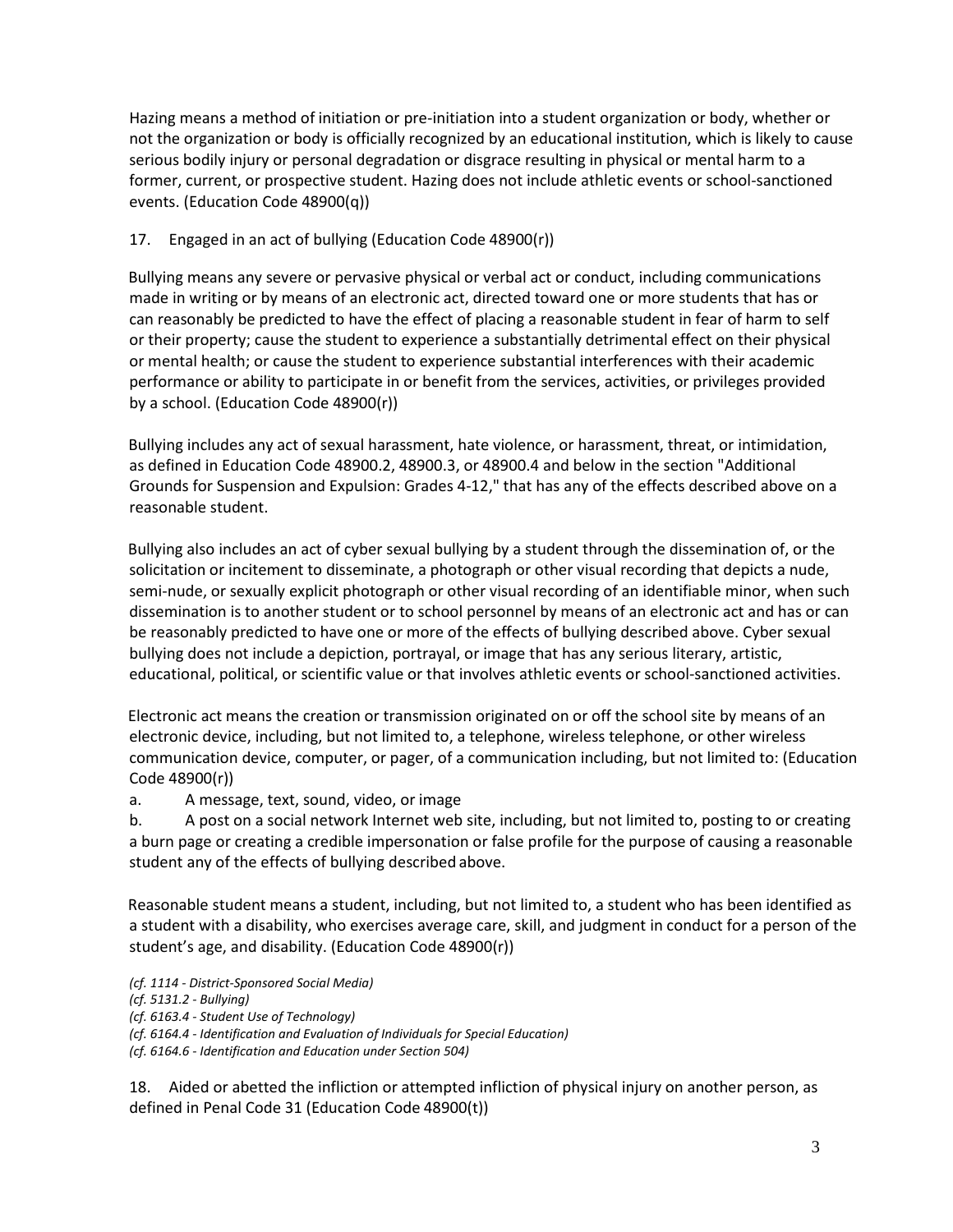19. Made terrorist threats against school officials and/or school property (Education Code 48900.7)

A terrorist threat includes any written or oral statement by a person who willfully threatens to commit a crime which will result in death or great bodily injury to another person or property damage in excess of \$1,000, with the specific intent that the statement is to be taken as a threat, even if there is no intent of actually carrying it out. (Education Code 48900.7)

# Additional Grounds for Suspension and Expulsion: Grades 9-12

Any student in grades 9-12 may be suspended, but not expelled, for disrupting school activities or otherwise willfully defying the valid authority of supervisors, teachers, administrators, other school officials, or other school personnel engaged in the performance of their duties. (Education Code 48900(k))

### *(cf. 5131.4 - Student Disturbances)*

A student in grades 4-12 shall be subject to suspension or recommendation for expulsion when it is determined that the student:

1. Committed sexual harassment as defined in Education Code 212.5 (Education Code 48900.2)

Sexual harassment means conduct which, when considered from the perspective of a reasonable person of the same gender as the victim, is sufficiently severe or pervasive as to have a negative impact upon the victim's academic performance or to create an intimidating, hostile, or offensive educational environment. (Education Code 212.5, 48900.2)

#### *(cf. 5145.7 - Sexual Harassment)*

2. Caused, attempted to cause, threatened to cause, or participated in an act of hate violence as defined in Education Code 233 (Education Code 48900.3)

Hate violence means any act punishable under Penal Code 422.6, 422.7, or 422.75. Such acts include injuring or intimidating a victim, interfering with the exercise of a victim's civil rights, or damaging a victim's property because of the victim's race, ethnicity, religion, nationality, disability, gender, gender identity, gender expression, or sexual orientation; a perception of the presence of any of those characteristics in the victim; or the victim's association with a person or group with one or more of those actual or perceived characteristics. (Education Code 233; Penal Code 422.55)

*(cf. 5145.9 - Hate-Motivated Behavior)*

3. Intentionally engaged in harassment, threats, or intimidation against district personnel or students that is sufficiently severe or pervasive to have the actual and reasonably expected effect of materially disrupting classwork, creating substantial disorder, and invading the rights of school personnel or students by creating an intimidating or hostile educational environment (Education Code 48900.4)

*(cf. 5145.3 - Nondiscrimination/Harassment)*

# Suspension from Class by a Teacher

A teacher may suspend a student, from class for the remainder of the day for any of the acts specified in Education Code 48900 and listed as items #1-18 under "Grounds for Suspension and Expulsion: Grades K-12" above or for disruption or willful defiance at any grade level, including grades K-8. (Education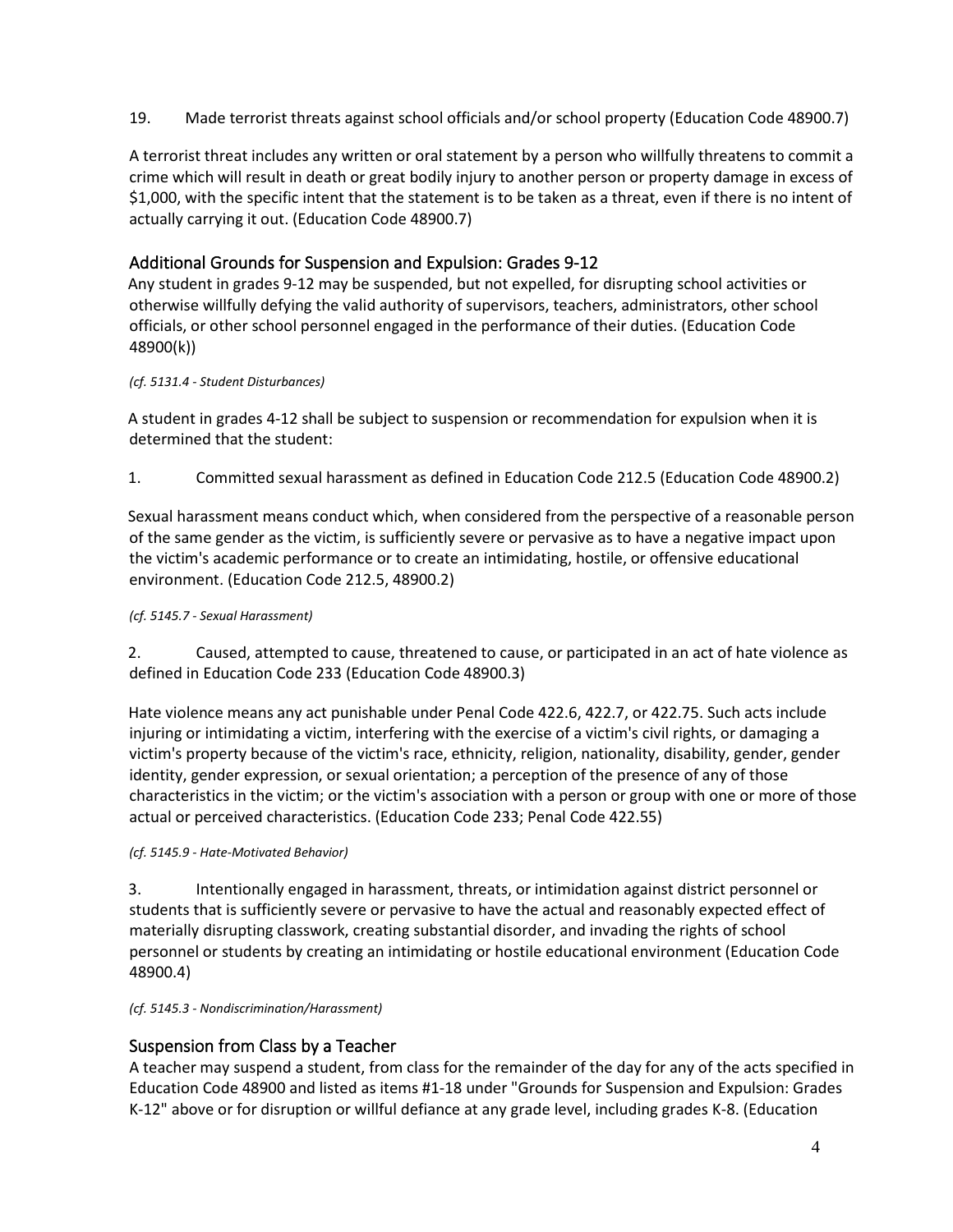#### Code 48910)

When suspending a student from class, the teacher shall immediately report this action to the principal or designee and send the student to the principal or designee for appropriate action. If that action requires the continuing presence of the student at school, the student shall be appropriately supervised during the class periods from which the student has been suspended. (Education Code 48910)

As soon as possible after the teacher decides to suspend the student, the teacher shall ask the student's parent/guardian to attend a parent-teacher conference regarding the suspension. A counselor or psychologist may attend the conference if it is practicable, and a school administrator shall attend if either the parent/guardian or teacher so requests. (Education Code 48910)

A student suspended from class shall not be returned to class during the period of the suspension without the approval of the teacher of the class and the principal or designee. (Education Code 48910)

A student suspended from class shall not be placed in another regular class during the period of suspension. However, a student assigned to more than one class per day may continue to attend other regular classes except those held at the same time as the class from which the student was suspended. (Education Code 48910)

The teacher of any class from which a student is suspended may require the student to complete any assignments and tests missed during the removal. (Education Code 48913)

#### Suspension by Superintendent, Principal or Principal's Designee

To implement disciplinary procedures at a school site, the principal may, in writing, designate as the principal's designee another administrator or, if the principal is the only administrator at the school site, a certificated employee. As necessary, the principal may, in writing, also designate another administrator or certificated employee as the secondary designee to assist with disciplinary procedures when the principal and the principal's primary designee are absent from the school site.

The Superintendent, principal, or designee shall immediately suspend any student found at school or at a school activity to have committed any of the acts listed in the Board policy under "Authority to Expel" for which a recommendation of expulsion is required. (Education Code 48915(c))

The Superintendent, principal, or designee may impose a suspension for a first offense if it is determined that the student violated any of items #1-5 listed under "Grounds for Suspension and Expulsion: Grades K-12" above or if the student's presence causes a danger to persons. (Education Code 48900.5)

For all other offenses, a student may be suspended only when the Superintendent or principal has determined that other means of correction have failed to bring about proper conduct. (Education Code 48900.5)

When other means of correction are implemented prior to imposing suspension or supervised suspension upon a student, the Superintendent, principal, or designee shall document the other means of correction used and retain the documentation in the student's record. (Education Code 48900.5) *(cf. 5125 - Student Records)*

#### Length of Suspension

The Superintendent, principal or designee may suspend a student from school for not more than five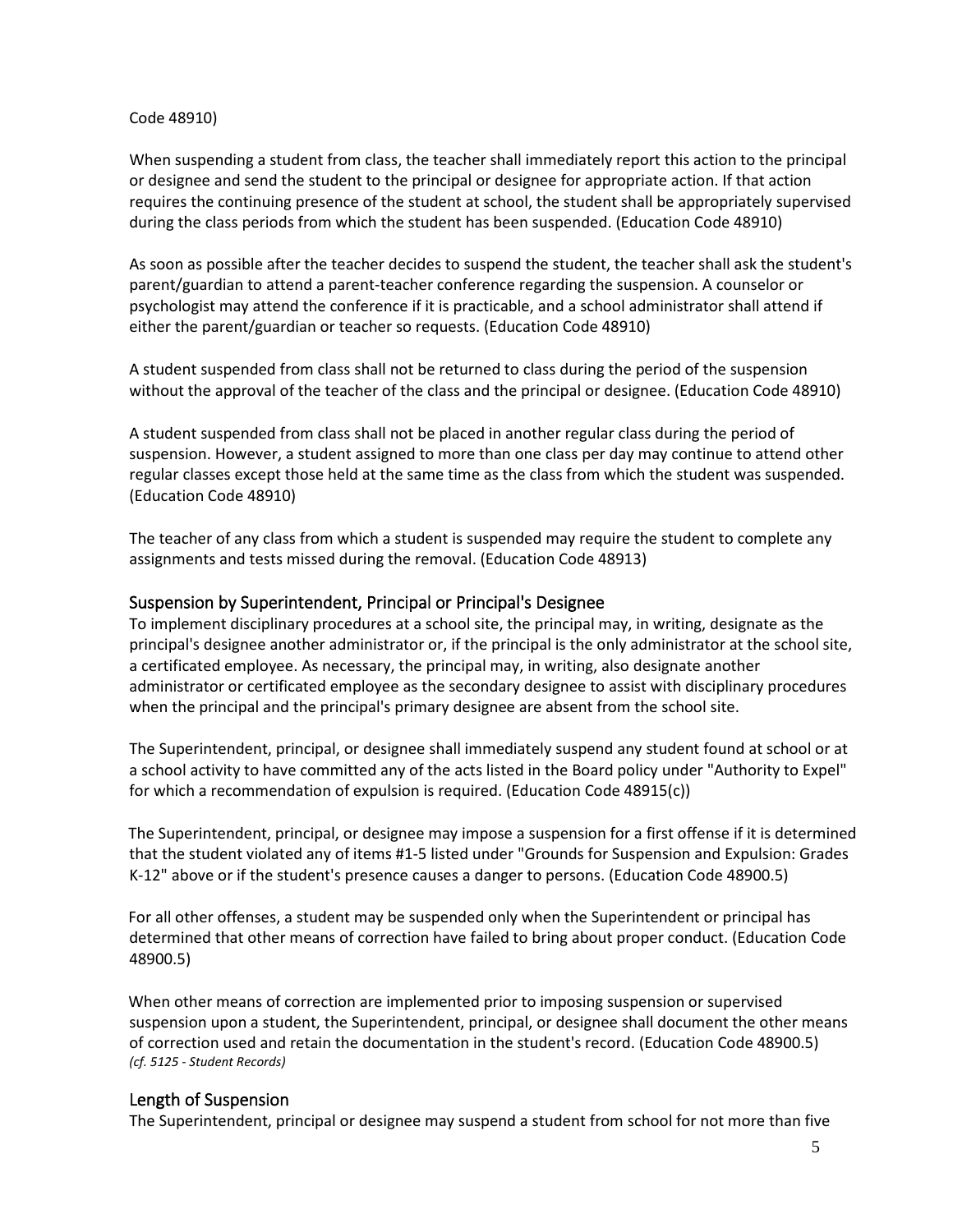consecutive school days. (Education Code 48911)

A student may be suspended from school for not more than 20 school days in any school year. However, if a student enrolls in or is transferred to another regular school, an opportunity school, or continuation school or class, for the purpose of adjustment, the student may be suspended for not more than 30 school days in a school year. The district may count suspensions that occur while a student is enrolled in another school district toward the maximum number of days for which the student may be suspended in any school year. (Education Code 48903, 48911, 48912)

#### *(cf. 6184 - Continuation Education)*

These restrictions on the number of days of suspension shall not apply when the suspension is extended pending an expulsion. (Education Code 48911)

### Due Process Procedures for Suspension

Suspensions shall be imposed according to in accordance with the following procedures:

1. Informal Conference: Suspension shall be preceded by an informal conference conducted by the Superintendent principal, or designee with the student and whenever practicable, the teacher, supervisor or school employee who referred the student to the principal. At the conference, the student shall be informed of the reason for the disciplinary action, including the other means of correction that were attempted before the suspension as required pursuant to Education Code 48900.5, and the evidence against the student and shall be given the opportunity to present the student's version and evidence. (Education Code 48911)

This conference may be omitted if the Superintendent, principal, or designee determines that an emergency situation exists, involving a clear and present danger to the lives, safety or health of students or school personnel. If a student is suspended without this conference, both the parent/guardian and student shall be notified of the student's right to return to school for the purpose of the conference and the conference shall be held within two school days, unless the student waives the right to it or is physically unable to attend for any reason. In such a case, the conference shall be held as soon as the student is physically able to return to school. (Education Code 48911)

2. Administrative Actions: All requests for student suspension are to be processed by the principal or designee. A school employee shall report the suspension, including the name ofthe student and the cause for the suspension, to the Superintendent or designee. (Education Code 48911)

3. Notice to Parents/Guardians: At the time of the suspension, a school employee shall make a reasonable effort to contact the parent/guardian by telephone or in person. Whenever a student is suspended, the parent/guardian shall be notified in writing of the suspension. (Education Code 48911)

This notice shall state the specific offense committed by the student. (Education Code 48900.8).

In addition, the notice may state the date and time when the student may return to school.

4. Parent/Guardian Conference: Whenever a student is suspended, school officials may request a meeting with the parent/guardian to discuss the cause(s) and duration of the suspension, the school policy involved, and any other pertinent matter. (Education Code 48914)

If school officials request to meet with the parent/guardian, the notice may state that the law requires the parent/guardian to respond to such requests without delay. However, no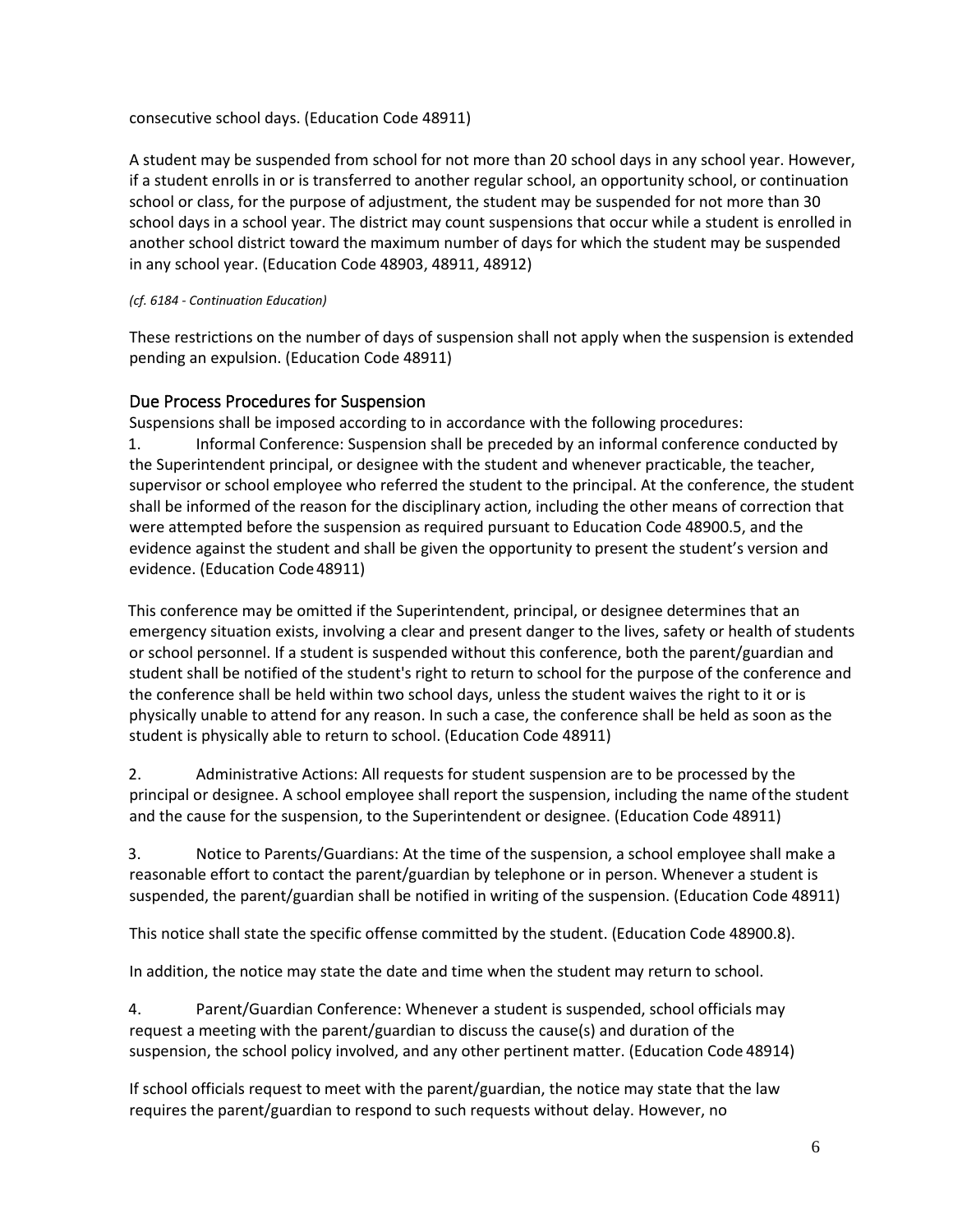penalties may be imposed on the student for the failure of the parent/guardian to attend such conference. The student may not be denied reinstatement solely because the parent/guardian failed to attend the conference. (Education Code 48911)

5. Extension of Suspension: If the Board is considering the expulsion of a suspended student from any school or the suspension of a student for the balance of the semester from continuation school, the Superintendent or designee may, in writing, extend the suspension until such time as the Board has made a decision, provided the following requirements are followed: (Education Code 48911)

a. The extension of the original period of suspension is preceded by notice of such extension with an offer to hold a conference concerning the extension, giving the student an opportunity to be heard. This conference may be held in conjunction with a meeting requested by the student or parent/guardian to challenge the original suspension.

b. The Superintendent or designee determines, following a meeting in which the student and the student's parent/guardian were invited to participate, that the student's presence at the school or at an alternative school would endanger persons or property or threaten to disrupt the instructional process. (Education Code 48911)

c. If the student involved is a foster youth, the Superintendent or designee shall notify the district liaison for foster youth of the need to invite the student's attorney and a representative of the appropriate county child welfare agency to attend the meeting. (Education Code 48853.5, 48911, 48918.1)

#### *(cf. 6173.1 - Education for Foster Youth)*

d. If the student involved is a homeless child or youth, the Superintendent or designee shall notify the district liaison for homeless students. (Education Code 48918.1)

#### *(cf. 6173 - Education for Homeless Children)*

In lieu of or in addition to suspending a student, the Superintendent, principal, or designee may provide services or require the student to participate in an alternative disciplinary program designed to correct the behavior and keep the student in school.

### Suspension by the Board

The Board may suspend a student for any of the acts listed under "Grounds for Suspension and Expulsion: Grades K-12", "Additional Grounds for Suspension and Expulsion: Grades 4- 12", and "Additional Grounds for Suspension and Expulsion: Grades 9-12" above and within the limits specified under "Suspension by Superintendent, Principal or Designee" above. (Education Code 48912)

The Board may suspend a student enrolled in a continuation school or class for a period not longer than the remainder of the semester. The suspension shall meet the requirements of Education Code 48915. (Education Code 48912.5)

When the Board is considering a suspension, disciplinary action, or any other action (except expulsion) against any student, it shall hold a closed session if a public hearing would lead to disclosure of information that would violate a student's right to privacy under Education Code 49073-49079. (Education Code 35146, 48912)

*(cf. 9321 - Closed Session)*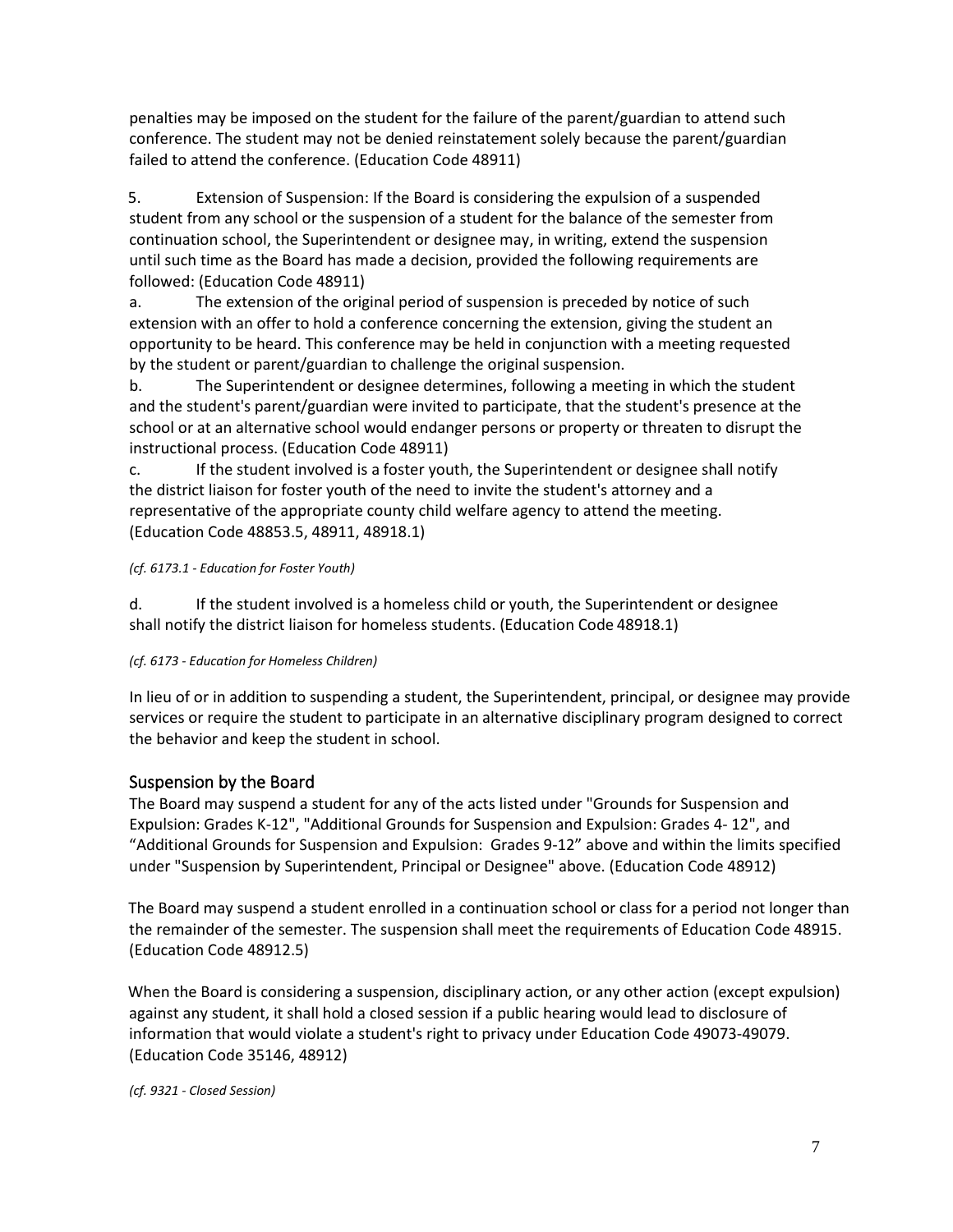The Board shall provide the student and parent/guardian with written notice of the closed session by registered or certified mail or personal service. Upon receiving this notice, the student or parent/guardian may request a public meeting, and this request shall be granted if made in writing within 48 hours after receipt of the Board's notice. However, any discussion that conflicts with any other student's right to privacy still shall be held in closed session. (Education Code 35146, 48912)

### On-Campus Suspension

A Student for whom an expulsion action has not been initiated and who poses no imminent danger or threat to the school, students, or staff may be assigned to on-campus suspension in a separate classroom, building, or site for the entire period of suspension. The following conditions shall apply: (Education Code 48911.1)

- 1. The on-campus suspension classroom shall be staffed in accordance with law.
- 2. The student shall have access to appropriate counseling services.
- 3. The on-campus suspension classroom shall promote completion of schoolwork and tests missed by the student during the suspension.
- 4. The student shall be responsible for contacting the student's teacher(s) to receive assignments to be completed in the supervised suspension classroom. The teacher(s) shall provide all assignments and tests that the student will miss while suspended. If no such work is assigned, the person supervising the suspension classroom shall assign schoolwork.

At the time a student is assigned to an on-campus suspension classroom, the principal or designee shall notify the student's parent/guardian in person or by telephone. When the assignment is for longer than one class period, this notification may be made in writing. (Education Code 48911.1)

### Superintendent or Principal's Authority to Recommend Expulsion

Unless the Superintendent, principal or designee determines that expulsion should not be recommended under the circumstances or that an alternative means of correction would address the conduct, the Superintendent, principal or designee shall recommend a student's expulsion for any of the following acts: (Education Code 48915)

- 1. Causing serious physical injury to another person, except in self-defense.
- 2. Possession of any knife or other dangerous object of no reasonable use to the student.
- 3. Unlawful possession of any controlled substance, as listed in the Health and Safety Code 11053- 11058, except for (a) the first offense for the possession of not more than one ounce of marijuana, other than concentrated cannabis or (b) the student's possession of over-the-counter medication or other medication prescribed by a physician.
- 4. Robbery or extortion.
- 5. Assault or battery, as defined in Penal Code 240 and 242, upon any school employee.

In determining whether or not to recommend the expulsion of a student, the Superintendent, principal, or designee shall act as quickly as possible to ensure that the student does not lose instructional time. (Education Code 48915)

### Student's Right to Expulsion Hearing

Any student recommended for expulsion shall be entitled to a hearing to determine whether the student should be expelled. The hearing shall be held within 30 school days after the Superintendent, principal, or designee determines that the student has committed the act(s) that form the basis for the expulsion recommendation. (Education Code 48918(a))

The student is entitled to at least one postponement of an expulsion hearing for a period of not more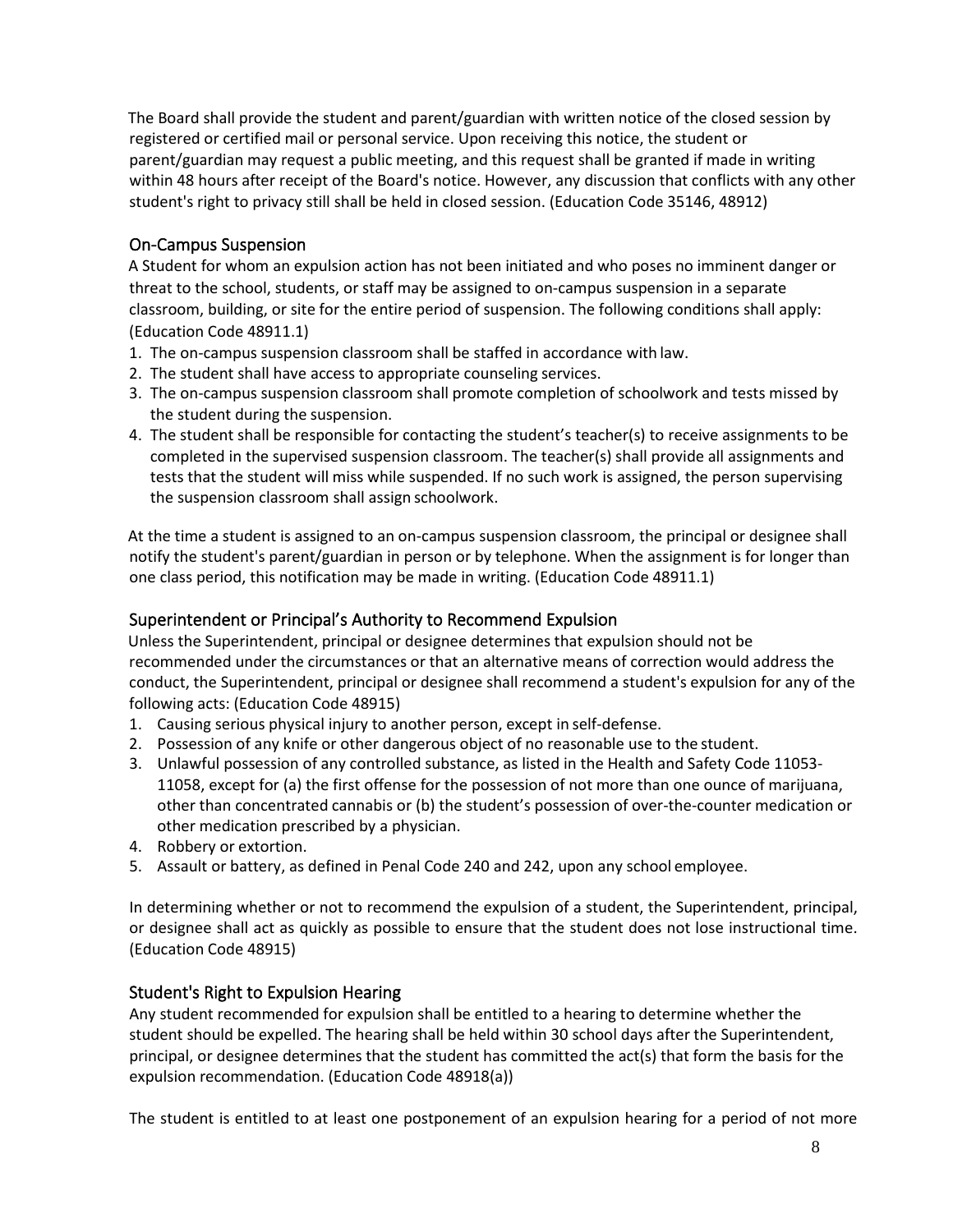than 30 calendar days. The request for postponement shall be in writing. Any subsequent postponement may be granted at the Board's discretion. (Education Code 48918(a))

If the Board finds it impractical during the school year to comply with these time requirements for conducting an expulsion hearing, the Superintendent or designee may, for good cause, extend the time period by an additional five school days. Reasons for the extension shall be included as a part of the record when the expulsion hearing is held. (Education Code 48918(a))

If the Board finds it impractical to comply with the time requirements of the expulsion hearing due to a summer recess of Board meetings of more than two weeks, the days during the recess shall not be counted as school days. The days not counted during the recess may not exceed 20 school days as defined in Education Code 48925. Unless the student requests in writing that the expulsion hearing be postponed, the hearing shall be held no later than 20 calendar days prior to the first day of the next school year. (Education Code 48918(a))

Once the hearing starts, all matters shall be pursued with reasonable diligence and concluded without unnecessary delay. (Education Code 48918(a))

### Stipulated Expulsion

After a determination that a student has committed an expellable offense, the Superintendent, principal, or designee shall offer the student and parent/guardian the option to waive a hearing and stipulate to the expulsion or to a suspension of the expulsion under certain conditions. The offer shall be made only after the student or parent/guardian has been given written notice of the expulsion hearing pursuant to Education Code 48918.

The stipulation agreement shall be in writing and shall be signed by the student and parent/guardian. The stipulation agreement shall include notice of all the rights that the student is waiving, including the waiving of the right to have a full hearing, to appeal the expulsion to the County Board of Education, and to consult legal counsel.

A stipulated expulsion agreed to by the student and parent/guardian shall be effective upon approval by the Board.

#### Rights of Complaining Witness

An expulsion hearing involving allegations of sexual assault or sexual battery may be postponed for one school day in order to accommodate the special physical, mental or emotional needs of a student who is the complaining witness. (Education Code 48918.5)

Whenever the Superintendent or designee recommends an expulsion hearing that addresses allegations of sexual assault or sexual battery, the Superintendent or designee shall give the complaining witness a copy of the district's suspension and expulsion policy and regulation and shall advise the witness of the right to: (Education Code 48918.5)

- 1. Receive five days' notice of the scheduled testimony at the hearing
- 2. Have up to two adult support persons present at the hearing at the time they testify
- 3. Have a closed hearing during the time the witness testifies

Whenever any allegation of sexual assault or sexual battery is made, the Superintendent or designee shall immediately advise complaining witnesses and accused students to refrain from personal or telephone contact with each other during the time when an expulsion process is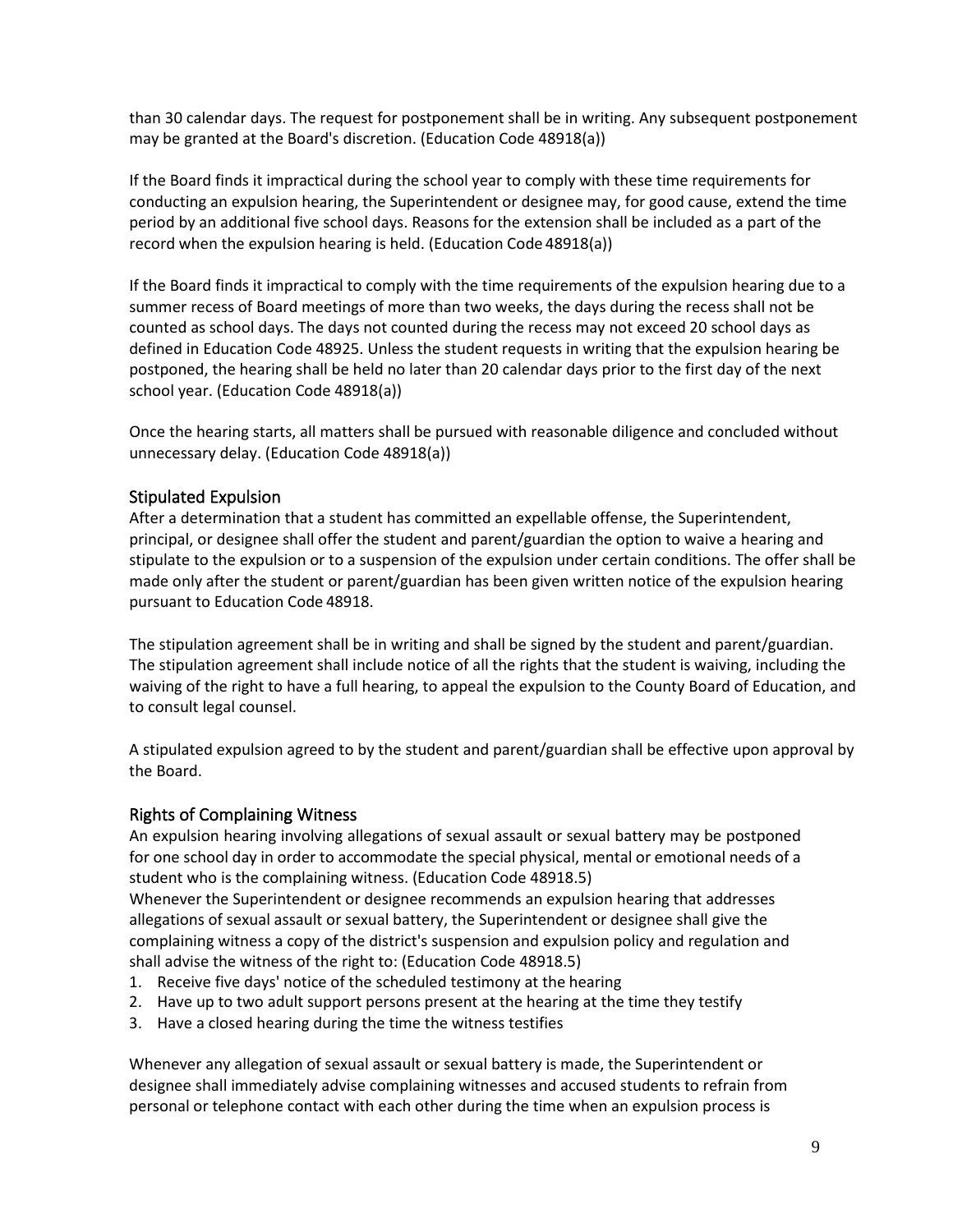pending. (Education Code 48918.5)

## Written Notice of the Expulsion Hearing

Written notice of the expulsion hearing shall be forwarded to the student and the student's parent/guardian at least 10 calendar days before the date of the hearing. The notice shall include: (Education Code 48900.8, 48918 (b))

- 1. The date and place of the hearing
- 2. A statement of the specific facts, charges and offense upon which the proposed expulsion is based
- 3. A copy of district disciplinary rules which relate to the alleged violation
- 4. Notification of the student's or parent/guardian's obligation, pursuant to Education Code 48915.1, to provide information about the student's status in the district to any other district in which the student seeks enrollment

This obligation applies when a student is expelled for acts other than those described in Education Code 48915 (a) or (c).

#### *(cf. 5119 - Students Expelled from other Districts)*

5. The opportunity for the student or the student's parent/guardian to appear in person or be represented by legal counsel or by a non-attorney advisor

Legal counsel means an attorney or lawyer who is admitted to the practice of law in California and is an active member of the State Bar of California.

Non-attorney advisor means an individual who is not an attorney or lawyer, but who is familiar with the facts of the case and has been selected by the student or student's parent/guardian to provide assistance at the hearing.

- 6. The right to inspect and obtain copies of all documents to be used at the hearing
- 7. The opportunity to confront and question all witnesses who testify at the hearing
- 8. The opportunity to question all evidence presented and to present oral and documentary evidence on the student's behalf, including witnesses

### Additional Notice of Expulsion Hearing for Foster Youth and Homeless Students

If the student facing expulsion is a foster student, the Superintendent or designee shall also send notice of the hearing to the student's attorney and a representative of an appropriate child welfare agency at least 10 days prior to the hearing. (Education Code 48918.1)

If the student facing expulsion is a homeless student, the Superintendent or designee shall also send notice of the hearing to the district liaison for homeless students at least 10 days prior to the hearing. (Education Code 48918.1)

Any notice for these purposes may be provided by the most cost-effective method possible, including by email or a telephone call. (Education Code 48918.1)

# Conduct of Expulsion Hearing

1. Closed Session: Notwithstanding Education Code 35145, the Board shall conduct a hearing to consider the expulsion of the student in a session closed to the public unless the student requests in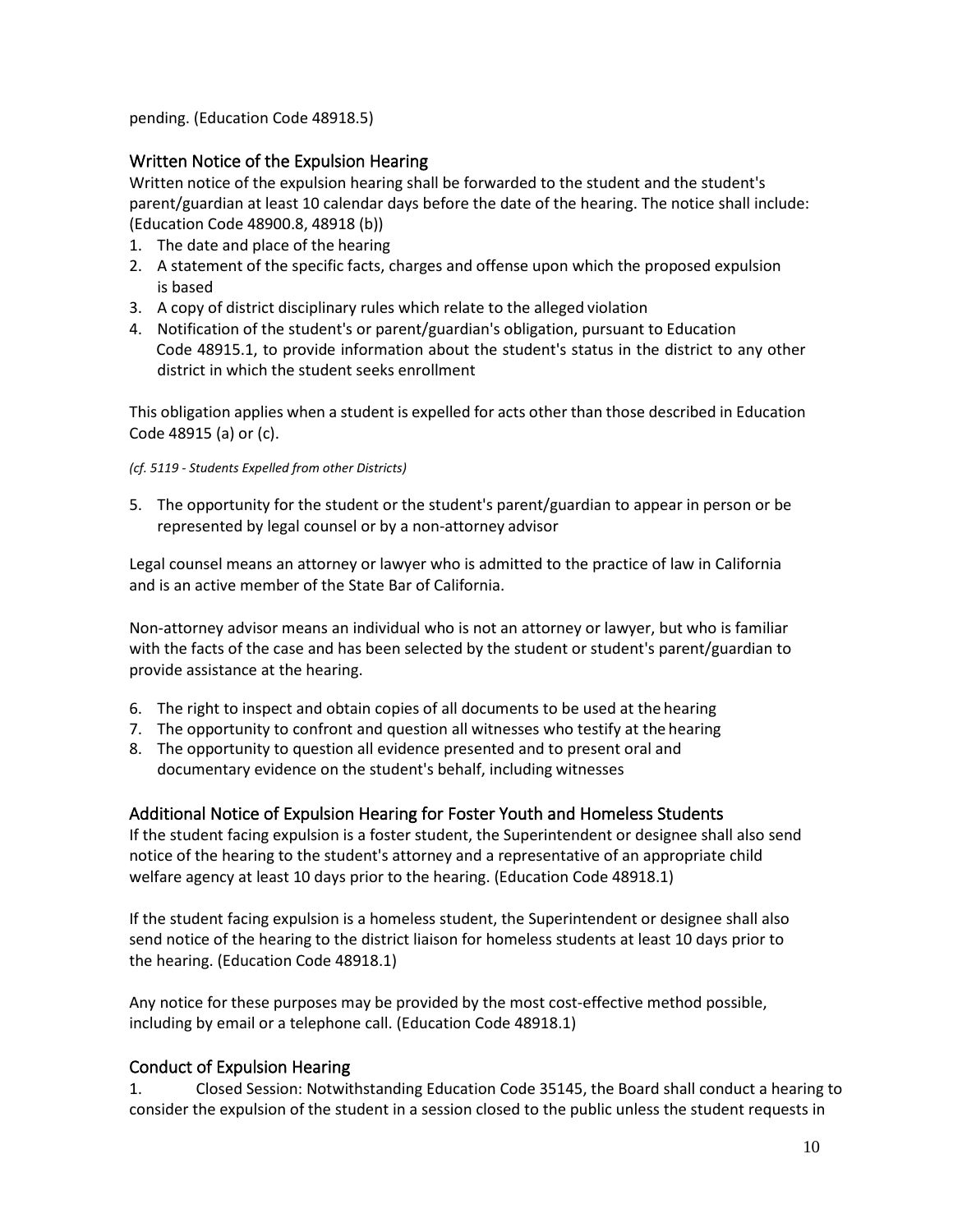writing at least five days prior to the hearing that the hearing be a public meeting. If such a request is made, the meeting shall be public to the extent that privacy rights of other students are not violated. (Education Code 48918)

Whether the expulsion hearing is held in closed or public session, the Board may meet in closed session to deliberate and determine whether or not the student should be expelled. If the Board admits any other person to this closed session, the parent/guardian, the student, and the counsel of the student, shall also be allowed to attend the closed session. (Education Code 48918(c))

If a hearing that involves a charge of sexual assault or sexual battery is to be conducted in public, a complaining witness shall have the right to testify heard in closed session when testifying in public would threaten serious psychological harm to the witness and when there are no alternative procedures to avoid the threatened harm, including but not limited to, a videotaped deposition or contemporaneous examination in another place communicated to the hearing room by closedcircuit television. (Education Code 48918(c))

2. Record of Hearing: A record of the hearing shall be made and may be maintained byany means, including electronic recording, as long as a reasonably accurate and complete written transcription of the proceedings can be made. (Education Code 48918(g))

3. Subpoenas: Before commencing a student expulsion hearing, the Board may issue subpoenas, at the request of either the student or the Superintendent or designee, for the personal appearance at the hearing of any person who actually witnessed the action that gave rise to the recommendation for expulsion. After the hearing has commenced, the Board or the hearing officer or administrative panel may issue such subpoenas at the request of the student or the County Superintendent of Schools or designee. All subpoenas shall be issued in accordance with Code of Civil Procedure 1985-1985.2 and enforced in accordance with Government Code 11455.20. (Education Code 48918(i))

Any objection raised by the student or the Superintendent or designee to the issuance of subpoenas may be considered by the Board in closed session, or in open session if so requested by the student, before the meeting. The Board's decision in response to such an objection shall be final and binding. (Education Code 48918(i))

If the Board determines, or if the hearing officer or administrative panel finds and submits to the Board, that a witness would be subject to unreasonable risk of harm by testifying at the hearing, a subpoena shall not be issued to compel the personal attendance of that witness at the hearing. However, that witness may be compelled to testify by means of a sworn declaration as described in item #4 below. (Education Code 48918(i))

4. Presentation of Evidence: Technical rules of evidence shall not apply to the expulsion hearing, but relevant evidence may be admitted and used as proof only if it is the kind of evidence on which reasonable persons can rely in the conduct of serious affairs. The decision of the Board to expel shall be supported by substantial evidence that the student committed any of the acts pursuant to Education Code 48900 and listed in "Grounds for Suspension and Expulsion: Grades K-12", "Additional Grounds for Suspension and Expulsion: Grades 4-12", and "Additional Grounds for Suspension and Expulsion: Grades 9-12" above. (Education Code 48918(h)

Findings of fact shall be based solely on the evidence at the hearing. Although no finding shall be based solely on hearsay, sworn declarations may be admitted as testimony from witnesses whose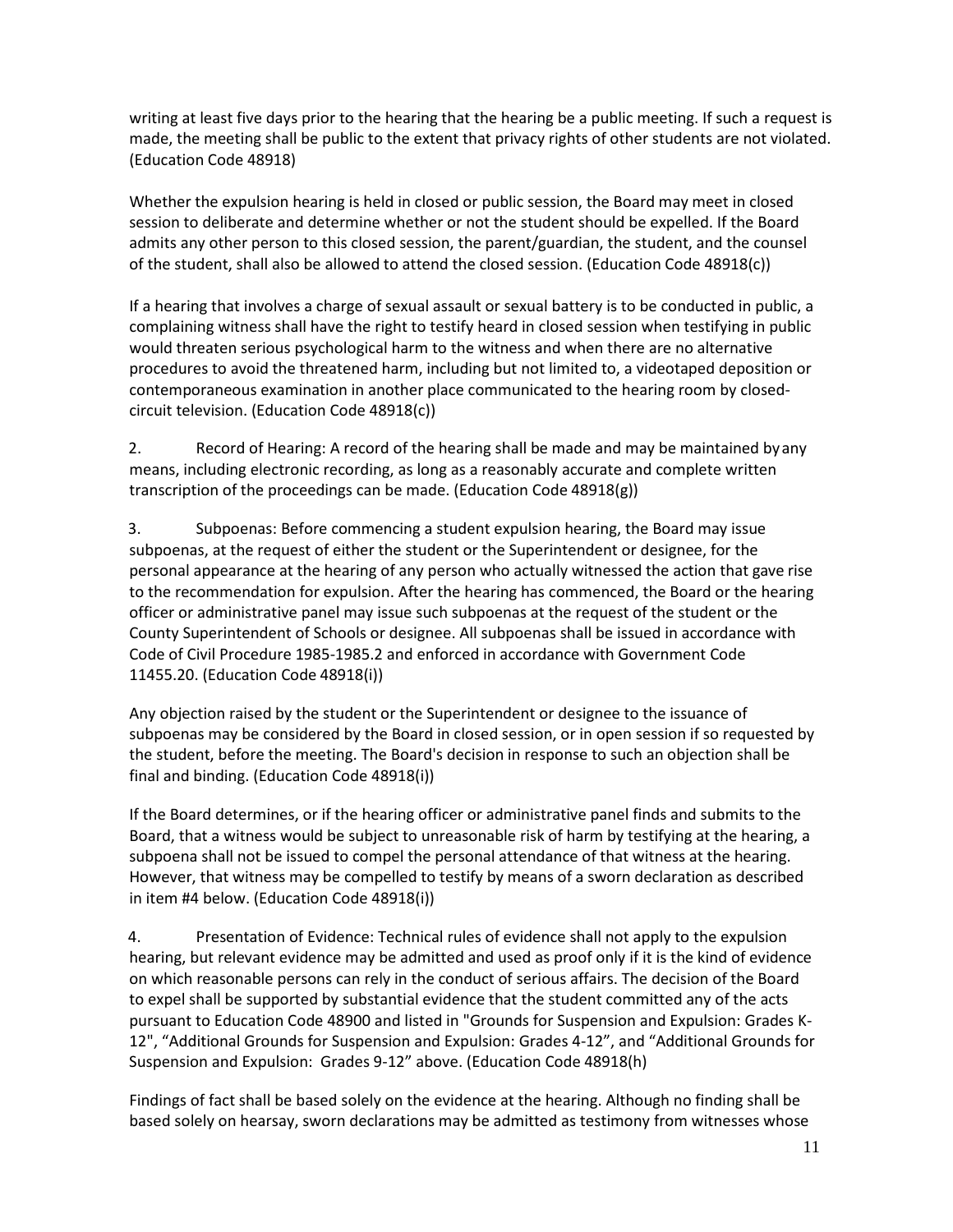disclosure of their identity or testimony at the hearing may subject them to an unreasonable risk of physical or psychological harm. (Education Code 48918 (f))

In cases where a search of a student's person or property has occurred, evidence describing the reasonableness of the search shall be included in the hearing record.

5. Testimony by Complaining Witnesses: The following procedures shall be observed when a hearing involves allegations of sexual assault or sexual battery by a student:(Education Code 48918, 48918.5)

- a. Any complaining witness shall be given five days' notice before being called totestify.
- b. Any complaining witness shall be entitled to have up to two adult support persons, including but not limited to a parent/guardian or legal counsel, present during theirtestimony.
- c. Before a complaining witness testifies, support persons shall be admonished that the hearing is confidential.
- d. The person presiding over the hearing may remove a support person who is disrupting the hearing.
- e. If one or both support persons are also witnesses, the hearing shall be conducted according to Penal Code 868.5.
- f. Evidence of specific instances of prior sexual conduct of a complaining witness shall be presumed inadmissible and shall not be heard unless the person conducting the hearing determines that extraordinary circumstances require the evidence to be heard. Before such a determination is made, the complaining witness shall be given notice and an opportunity to oppose the introduction of this evidence. In the hearing on the admissibility of this evidence, the complaining witness shall be entitled to be represented by a parent/guardian, legal counsel or other support person. Reputation or opinion evidence regarding the sexual behavior of a complaining witness shall not be admissible for any purpose.
- g. In order to facilitate a free and accurate statement of the experiences of the complaining witness and to prevent discouragement of complaints, the district shall provide a nonthreatening environment.

(1) The district shall provide a room separate from the hearing room for the use of the complaining witness before and during breaks in testimony.

(2) At the discretion of the person conducting the hearing, the complaining witness shall be allowed reasonable periods of relief from examination and cross-examination during which the complaining witness may leave the hearing room.

- (3) The person conducting the hearing may:
- (a) Arrange the seating within the hearing room so as to facilitate a less intimidating environment for the complaining witness
- (b) Limit the time for taking the testimony of a complaining witness to normal school hours, if there is no good cause to take the testimony during otherhours
- (c) Permit one of the support persons to accompany the complaining witness to the witnessstand

6. Decision: The Board's decision as to whether to expel a student shall be made within 40 school days after the student is removed from school, unless the student requests in writing that the decision be postponed. (Education Code 48918(a))

### Alternative Expulsion Hearing: Hearing Officer or Administrative Panel

Instead of conducting an expulsion hearing itself, the Board may contract with the county hearing officer, or with the Office of Administrative Hearings of the State of California for a hearing officer. The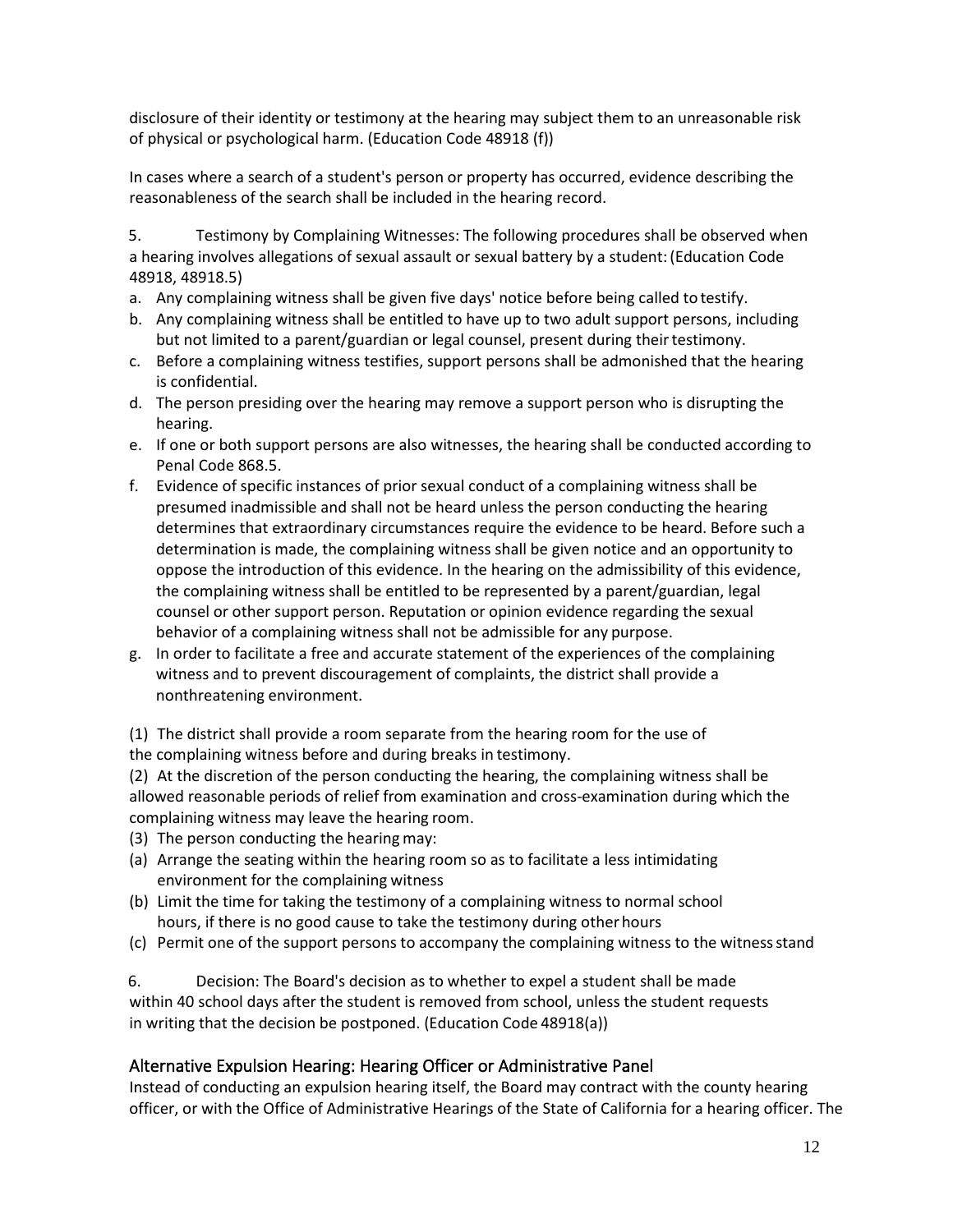Board may appoint an impartial administrative panel composed of three or more certificated personnel, none of whom shall be members of the Board or on the staff of the school in which the student is enrolled. (Education Code 48918)

A hearing conducted by the hearing officer or administrative panel shall conform to the same procedures applicable to a hearing conducted by the Board as specified above in "Conduct of Expulsion Hearing," including the requirement to issue a decision within 40 school days of the student's removal from school, unless the student requests that the decision be postponed. (Education Code 48918 (a) and (d))

The hearing officer or administrative panel shall, within three school days after the hearing, determine whether to recommend expulsion of the student to the Board. If expulsion is not recommended, the expulsion proceeding shall be terminated and the student shall be immediately reinstated and permitted to return to the classroom instructional program from which the referral was made, unless another placement is requested in writing by the student's parent/guardian.

Before the student's placement decision is made by the student's parent/guardian, the Superintendent or designee shall consult with the parent/guardian and district staff, including the student's teachers, regarding other placement options for the student in addition to the option to return to the classroom instructional program from which the student's expulsion referral was made. The decision to not recommend expulsion shall be final. (Education Code 48918(e))

If expulsion is recommended, findings of fact in support of the recommendation shall be prepared and submitted to the Board. All findings of fact and recommendations shall be based solely on the evidence presented at the hearing. The Board may accept the recommendation based either upon a review of the findings of fact and recommendations submitted or upon the results of any supplementary hearing the Board may order. (Education Code 48918(f))

In accordance with Board policy, the hearing officer or administrative panel may recommend that the Board suspend the enforcement of the expulsion. If the hearing officer or administrative panel recommends that the Board expel a student but suspend the enforcement of the expulsion, the student shall not be reinstated and permitted to return to the classroom instructional program from which the referral was made until the Board has ruled on the recommendation. (Education Code 48917, 48918)

### Final Action by the Board

Whether the expulsion hearing is conducted in closed or public session by the Board, a hearing officer, or an administrative panel or is waived through the signing of a stipulated expulsion agreement, the final action to expel shall be taken by the Board at a public meeting. (Education Code 48918(j))

The Board's decision is final. If the decision is to not expel, the student shall be reinstated immediately. If the decision is to suspend the enforcement of the expulsion, the student shall be reinstated under the conditions of the suspended expulsion.

Upon ordering an expulsion, the Board shall set a date when the student shall be reviewed for readmission to a school within the district. For a student expelled for any "Mandatory Recommendation and Mandatory Expulsion" act listed in the section "Authority to Expel" in the accompanying Board policy, this date shall be one year from the date the expulsion occurred, except that the Board may set an earlier date on a case-by-case basis. For a student expelled for other acts, this date shall be no later than the last day of the semester following the semester in which the expulsion occurred. If an expulsion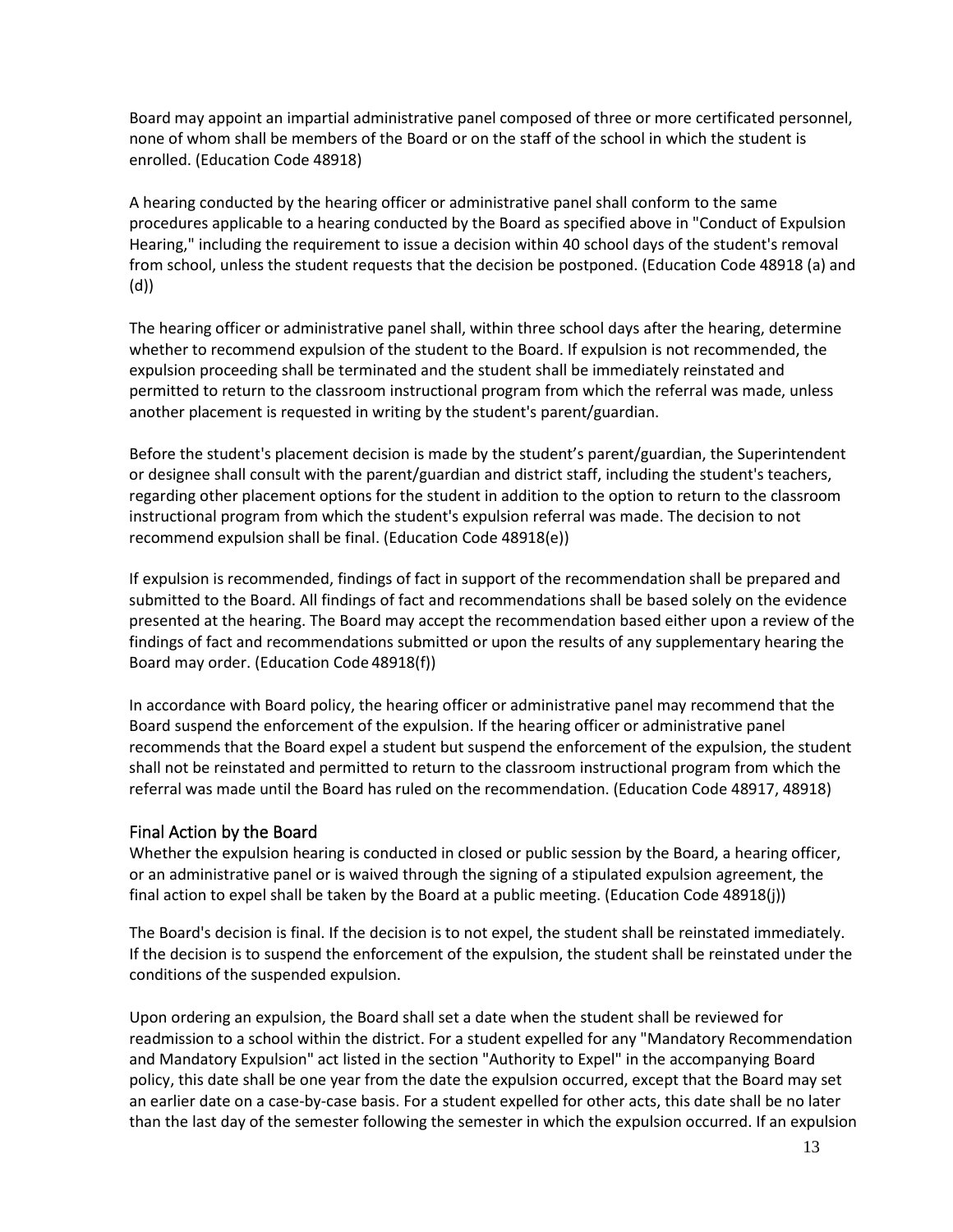is ordered during the summer session or the intersession period of a year-round program, the Board shall set a date when the student shall be reviewed for readmission not later than the last day of the semester following the summer session or intersession period in which the expulsion occurred. (Education Code 48916)

At the time of the expulsion order, the Board shall recommend a plan for the student's rehabilitation, which may include: (Education Code 48916)

- 1. Periodic review, as well as assessment at the time of review, forreadmission
- 2. Recommendations for improved academic performance, tutoring, special education assessments, job training, counseling, employment, community service or other rehabilitative programs

With parent/guardian consent, students who have been expelled for reasons relating to controlled substances or alcohol may be required to enroll in a county-sponsored drug rehabilitation program before returning to school. (Education Code 48916.5)

# Written Notice to Expel

The Superintendent or designee shall send written notice of the decision to expel to the student or parent/guardian. This notice shall include the following:

1. The specific offense committed by the student for any of the causes for suspension or expulsion listed above under "Grounds for Suspension and Expulsion: Grades K-12", "Additional Grounds for Suspension and Expulsion: Grades 4-12", or "Additional Grounds for Suspension and Expulsion: Grades 9-12" (Education Code 48900.8).

2. The fact that a description of readmission procedures will be made available to the student and their parent/guardian. (Education Code 48916)

3. Notice of the right to appeal the expulsion to the County Board. (Education Code 48918)

4. Notice of the alternative educational placement to be provided to the student during the time of expulsion. (Education Code 48918)

5. Notice of the student's or parent/guardian's obligation to inform any new district in which the student seeks to enroll of the student's status with the expelling district, pursuant to Education Code 48915.1 (Education Code 48918).

# Decision To Suspend Expulsion Order

In accordance with Board policy, when deciding whether to suspend the enforcement of an expulsion, the Board shall take into account the following criteria:

- 1. The student's pattern of behavior
- 2. The seriousness of the misconduct
- 3. The student's attitude toward the misconduct and willingness to follow a rehabilitation program

The suspension of the enforcement of an expulsion shall be governed by the following:

1. The Board may, as a condition of the suspension of enforcement, assign the student to a school, class or program appropriate for the student's rehabilitation. This rehabilitation program may provide for the involvement of the student's parent/guardian in the student's education. However, a parent/guardian's refusal to participate in the rehabilitation program shall notbe considered in the Board's determination as to whether the student has satisfactorily completed the rehabilitation program. (Education Code 48917)

2. During the period when enforcement of the expulsion order is suspended, the student shall be on probationary status. (Education Code 48917)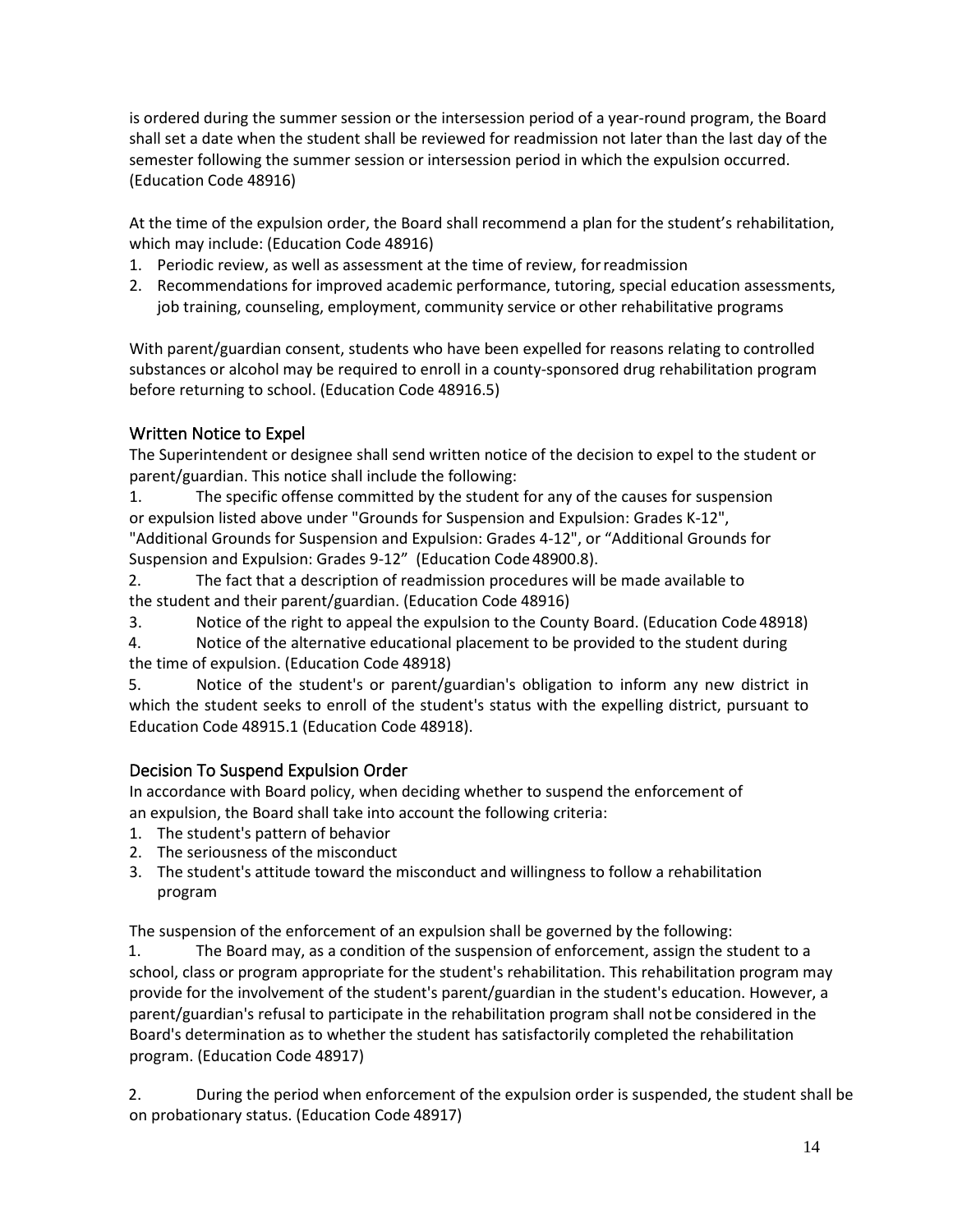3. The suspension of the enforcement of an expulsion order may be revoked by the Board if the student commits any of the acts listed under "Grounds for Suspension and Expulsion: Grades K-12", "Additional Grounds for Suspension and Expulsion: Grades 4-12", or "Additional Grounds for Suspension and Expulsion: Grades 9-12" above or violates any of the district's rules and regulations governing student conduct. (Education Code 48917)

4. When the suspension of the enforcement of an expulsion order is revoked, a studentmay be expelled under the terms of the original expulsion order. (Education Code 48917)

5. Upon satisfactory completion of the rehabilitation assignment, the Board shall reinstate the student in a district school. Upon reinstatement, the Board may order the expunging of any or all records of the expulsion proceedings. (Education Code 48917)

6. The Superintendent or designee shall send written notice of any decision to suspend the enforcement of an expulsion order during a period of probation to the student or parent/guardian. The notice shall inform the parent/guardian of the right to appeal the expulsion to the County Board of Education, the alternative educational placement to be provided to the student during the period of expulsion, and the student's or parent/guardian's obligation to inform any new district in which the student seeks to enroll of the student's status with the expelling district, pursuant to Education Code 48915.1(b). (Education Code 48918 (j))

7. Suspension of the enforcement of an expulsion order shall not affect the time period and requirements for the filing of an appeal of the expulsion order with County Board of Education. (Education Code 48917)

# Appeal

The student or parent/guardian is entitled to file an appeal of the Board's decision with the County Board of Education. The appeal must be filed within 30 days of the Board's decision to expel, even if the expulsion order is suspended and the student is placed on probation. (Education Code 48919)

If the student submits a written request for a copy of the written transcripts and supporting documents from the district simultaneously with the filing of the notice of appeal with the County Board of Education, the district shall provide the student with these documents within 10 school days following the student's written request. (Education Code 48919)

# Notification to Law Enforcement Authorities

Prior to the suspension or expulsion of any student, the principal or designee shall notify appropriate city or county law enforcement authorities of any student acts of assault which may have violated Penal Code 245. (Education Code 48902)

The principal or designee shall notify appropriate city or county law enforcement authorities of any student acts which may involve the possession or sale of narcotics or of a controlled substance, or of any student acts involving the possession, sale, or furnishing of firearms, explosives, or other dangerous weapons in violation of Education Code 48915(c)(1) or (5) or Penal Code 626.9 and 626.10. (Education Code 48902)

Within one school day after a student's suspension or expulsion, the principal or designee shall notify appropriate county or district law enforcement authorities, by telephone or other appropriate means, of any student acts which may violate Education Code 48900(c) or (d), relating to the possession, use,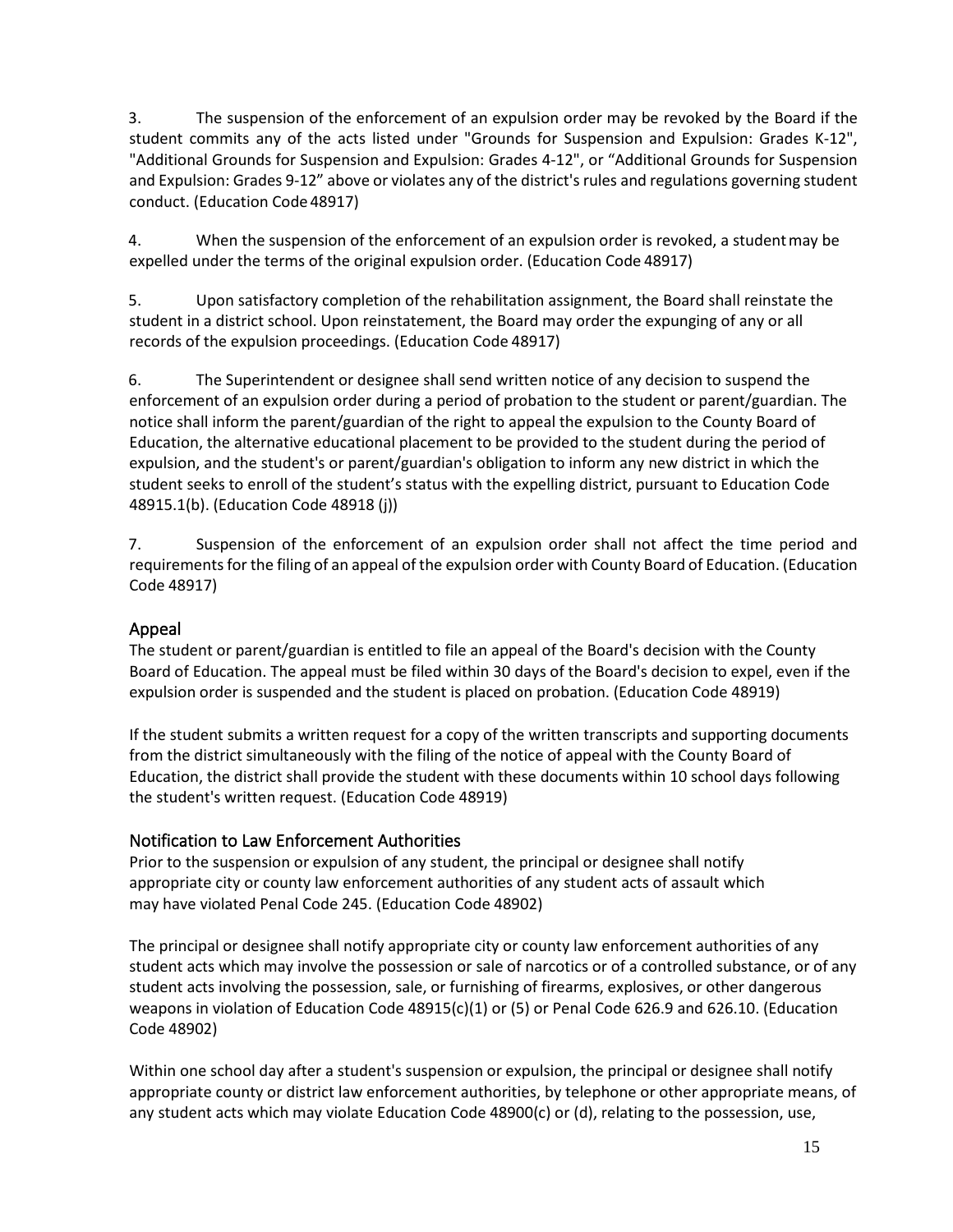offering, or sale of controlled substances, alcohol, or intoxicants of any kind. (Education Code 48902)

### Placement During Expulsion

The Board shall refer expelled students to a program of study that is: (Education Code 48915, 48915.01)

- 1. Appropriately prepared to accommodate students who exhibit discipline problems
- 2. Not provided at a comprehensive middle, junior or senior high school or at any elementary school, unless the program is offered at a community day school established at any ofthese
- 3. Not housed at the school site attended by the student at the time of suspension

*(cf. 6158 – Independent Study) (cf. 6185 - Community Day School)*

When the placement described above is not available, and when the County Superintendent of Schools so certifies, students expelled for only acts described in items #6-12 under "Grounds for Suspension and Expulsion: Grades K-12" and items #1-3 under "Additional Grounds for Suspension and Expulsion: Grades 4-12" above may be referred to a program of study that is provided at another comprehensive middle, junior, or senior high school, or at an elementary school. (Education Code 48915)

The program for a student expelled from any of grades K-6 shall not be combined or merged with programs offered to students in any of grades 7-12. (Education Code 48916.1)

### Readmission After Expulsion

Prior to the date set by the Board for the student's readmission:

1. The Superintendent or designee shall hold a conference with the parent/guardian and the student. At the conference the student's rehabilitation plan shall be reviewed and the Superintendent or designee shall verify that the provisions of this plan have been met. School regulations shall be reviewed and the student and parent/guardian shall be asked to indicate in writing their willingness to comply with these regulations.

The Superintendent or designee shall transmit to the Board their recommendation regarding readmission. The Board shall consider this recommendation in closed session. If a written request for open session is received from the parent/guardian or adult student, it shall be honored to the extent that privacy rights of other students are not violated.

2. If the readmission is granted, the Superintendent or designee shall notify the student and parent/guardian, by registered mail, of the Board's decision regarding readmission. The Board may deny readmission only if it finds that the student has not satisfied the conditions of the rehabilitation plan or that the student continues to pose a danger to campus safety or to other district students or employees. (Education Code 48916)

3. If the Board denies the readmission of a student, the Board shall determine either to continue the student's placement in the alternative educational program initially selected or to place the student in another program that serves expelled students, including placement in a county community school.

4. The Board shall provide written notice to the expelled student and parent/guardian describing the reasons for denying readmittance into the regular program. This notice shall indicate the Board's determination of the educational program which the Board has chosen. The student shall enroll in that program unless the parent/guardian chooses to enroll the student in another school district. (Education Code 48916)